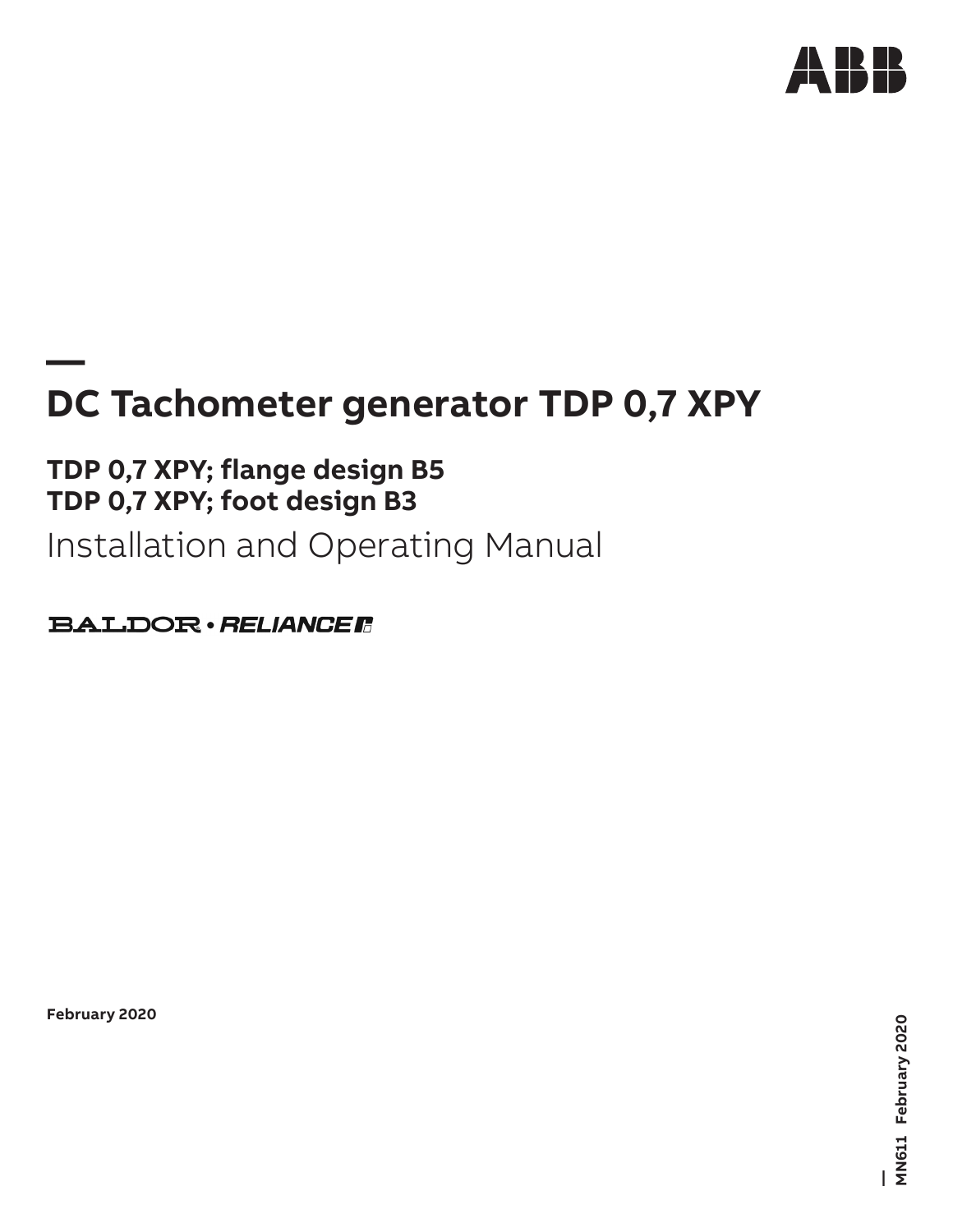Any trademarks used in this manual are the property of their respective owners.

### Important:

Be sure to check www.baldor.com/resources-and-support/download-center to download the latest version of this manual in Adobe Acrobat PDF format.

Note! The manufacturer of these products, Baldor Electric Company became ABB Motors and Mechanical Inc. on March 1, 2018. Nameplates, Declaration of Conformity and other collateral material may contain the company name of Baldor Electric Company and the brand names of Baldor-Dodge and Baldor-Reliance until such time as all materials have been updated to reflect our new corporate identity.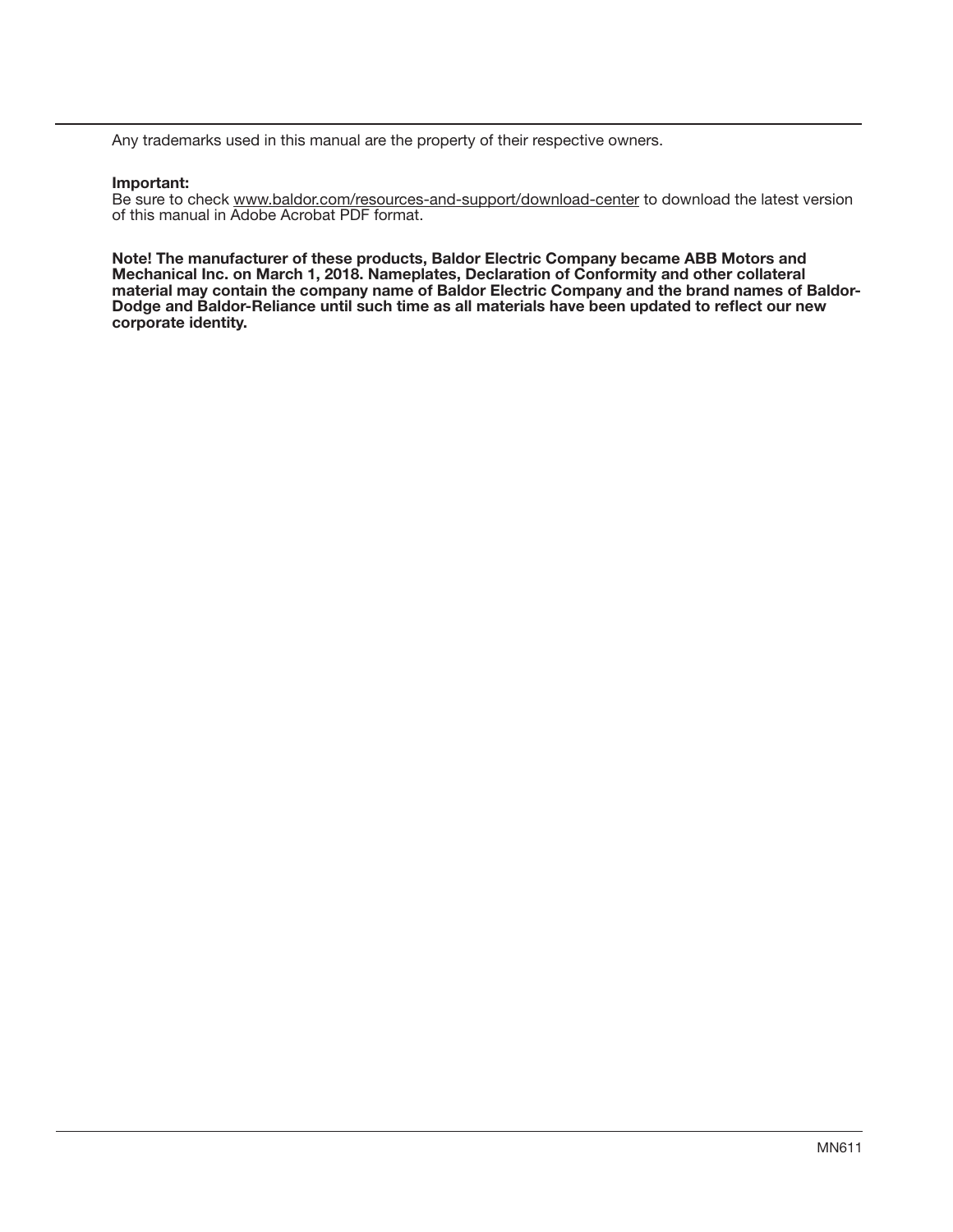## Table of Contents

## Section 1

## General Information

|     | $1 - 1$ |
|-----|---------|
| 1.2 |         |
| 1.3 |         |
| 1.4 |         |
|     |         |
| 1.6 |         |
| 1.7 | $1 - 2$ |
| 1.8 | $1 - 2$ |
| 1.9 |         |
|     |         |

## Section 2

## Assembly and Installation

## Section 3

## Technical Data

### Section 4

| ---------                  |  |  |  |  |  |
|----------------------------|--|--|--|--|--|
| <b>Design and Function</b> |  |  |  |  |  |
|                            |  |  |  |  |  |
|                            |  |  |  |  |  |
|                            |  |  |  |  |  |
|                            |  |  |  |  |  |

## Section 5

## Inspections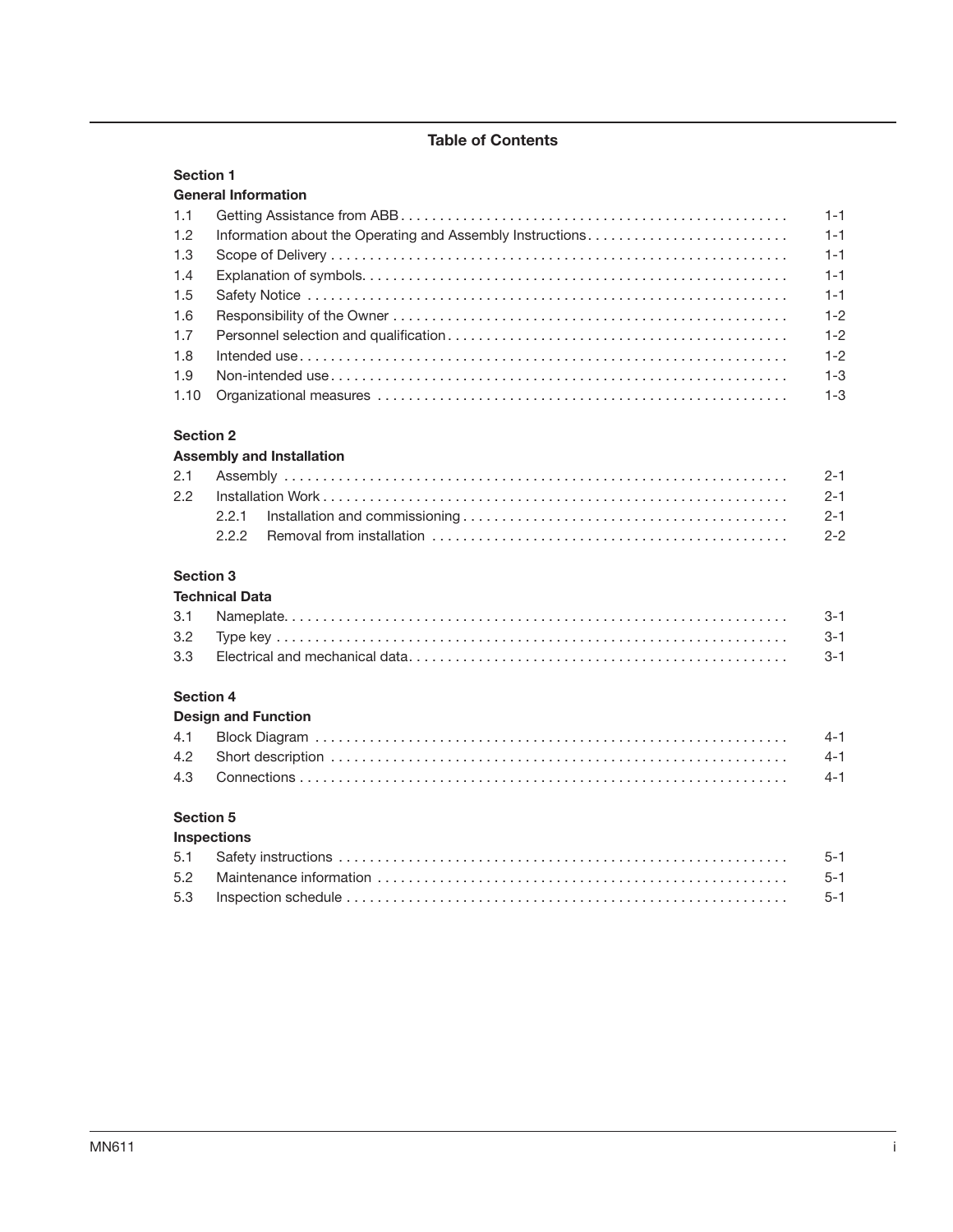| <b>Faults</b>    |                            |         |
|------------------|----------------------------|---------|
| 6.1              |                            | $6 - 1$ |
| <b>Section 7</b> |                            |         |
|                  | <b>Design and Function</b> |         |
| 7.1              |                            | $7 - 1$ |
| 7.2              |                            | $7 - 1$ |
| 7.3              |                            | $7 - 1$ |
| 7.4              |                            | $7 - 1$ |
| 7.5              |                            | $7 - 1$ |
| 7.6              |                            | $7-2$   |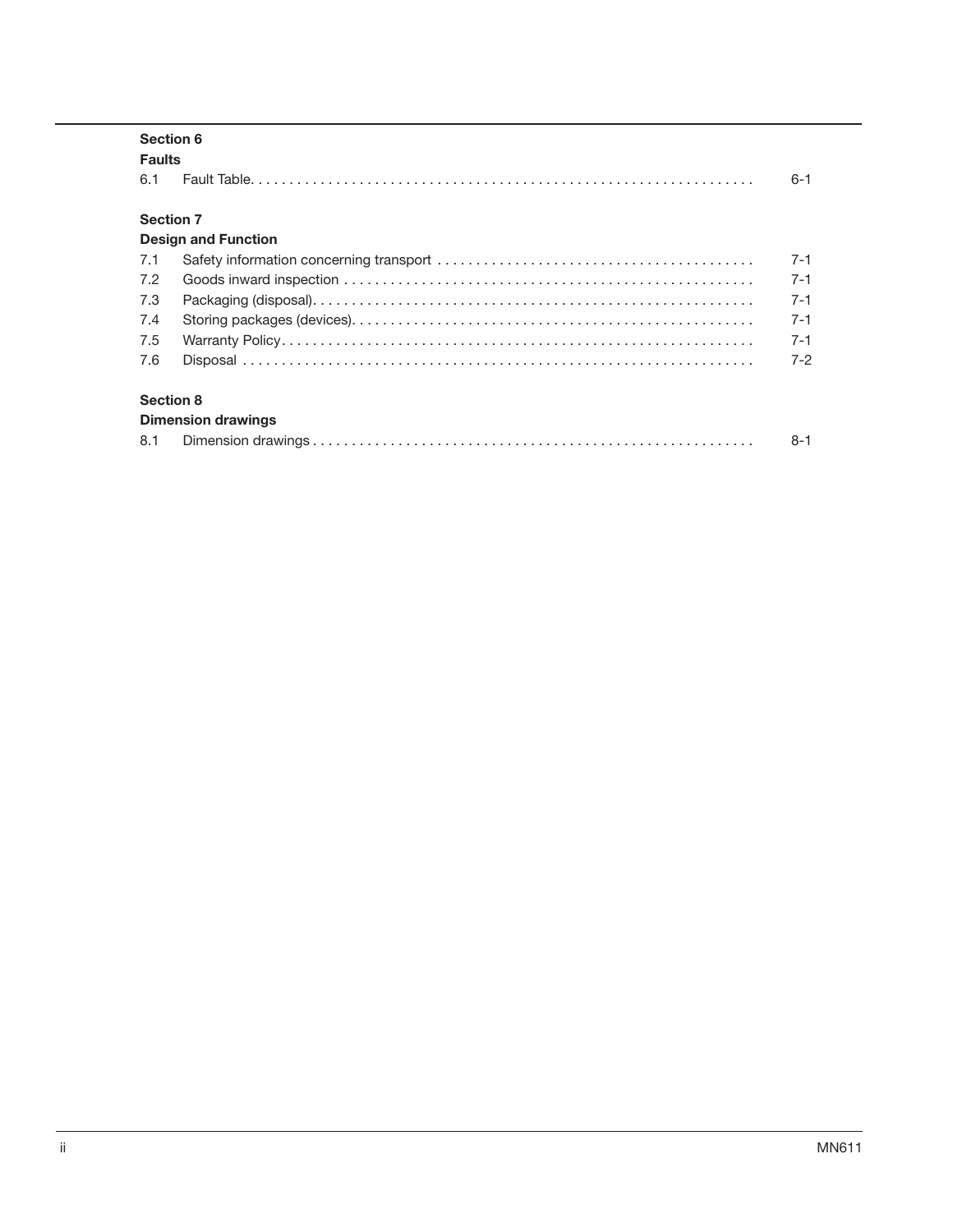## 1.1 Getting Assistance from ABB

For technical assistance, contact your local ABB representative. Before calling, review the troubleshooting section later in this manual.

## 1.2 Information about the Operating and Assembly Instructions

These operating and assembly instructions provide important instructions for working with the TDP 0,7 XPY. They must be carefully read prior to starting all tasks, and the instructions contained herein must be followed.

The device is referred as TDP 0,7 XPY in the following documentation. In addition, applicable local regulations for the prevention of industrial accidents and general safety regulations must be complied with.

## 1.3 Scope of delivery

The scope of supply includes the TDP 0,7 XPY and the operating and assembly instructions.

## 1.4 Explanation of symbols

Warnings are indicated by symbols in these operating and assembly instructions. The warnings are introduced by signal words that express the scope of the hazard. To prevent accidents, personal injuries and material damage it is imperative to observe the information provided and proceed with due care and attention at all times.

#### WARNING: Indicates a possibly dangerous situation that can result in death or serious injury if it is not avoided.

CAUTION: Indicates a possibly dangerous situation that can result in minor injury if it is not avoided. It also indicates a possibly dangerous situation that can result in material damage if it is not avoided.

NOTES: Indicates useful tips and recommendations as well as information for efficient and trouble-free operation.

## 1.5 Safety Notice

This equipment contains high voltage! Electrical shock can cause serious or fatal injury. Only qualified personnel should attempt installation, operation and maintenance of electrical equipment.

- WARNING: Do not touch electrical connections before you first ensure that power has been disconnected. Electrical shock can cause serious or fatal injury. Only qualified personnel should attempt the installation, operation and maintenance of this equipment.
- WARNING: Disconnect all electrical power from the motor windings and accessory devices before disassembling of the motor. Electrical shock can cause serious or fatal injury.
- WARNING: Be sure the system is properly grounded before applying power. Do not apply AC power before you ensure that all grounding instructions have been followed. Electrical shock can cause serious or fatal injury.
- WARNING: Avoid extended exposure to machinery with high noise levels. Be sure to wear ear protective devices to reduce harmful effects to your hearing.
- WARNING: Surface temperatures of motor enclosures may reach temperatures which can cause discomfort or injury to personnel accidentally coming into contact with hot surfaces. When installing, protection should be provided by the user to protect against accidental contact with hot surfaces. Failure to observe this precaution could result in bodily injury.
- WARNING: Guards must be installed for rotating parts to prevent accidental contact by personnel. Accidental contact with body parts or clothing can cause serious or fatal injury.
- WARNING: This equipment may be connected to other machinery that has rotating parts or parts that are driven by this equipment. Improper use can cause serious or fatal injury. Only qualified personnel should attempt to install operate or maintain this equipment.

WARNING: Do not by-pass or disable protective devices or safety guards. Safety features are designed to prevent damage to personnel or equipment. These devices can only provide protection if they remain operative.

- WARNING: Be sure the load is properly coupled to the motor shaft before applying power. The shaft key must be fully captive by the load device. Improper coupling can cause harm to personnel or equipment if the load decouples from the shaft during operation.
- WARNING: Use proper care and procedures that are safe during handling, lifting, installing, operating and maintaining operations. Improper methods may cause muscle strain or other harm.
- WARNING: Pacemaker danger Magnetic and electromagnetic fields in the vicinity of current carrying conductors and permanent magnet motors can result in a serious health hazard to persons with cardiac pacemakers, metal implants, and hearing aids. To avoid risk, stay way from the area surrounding a permanent magnet motor.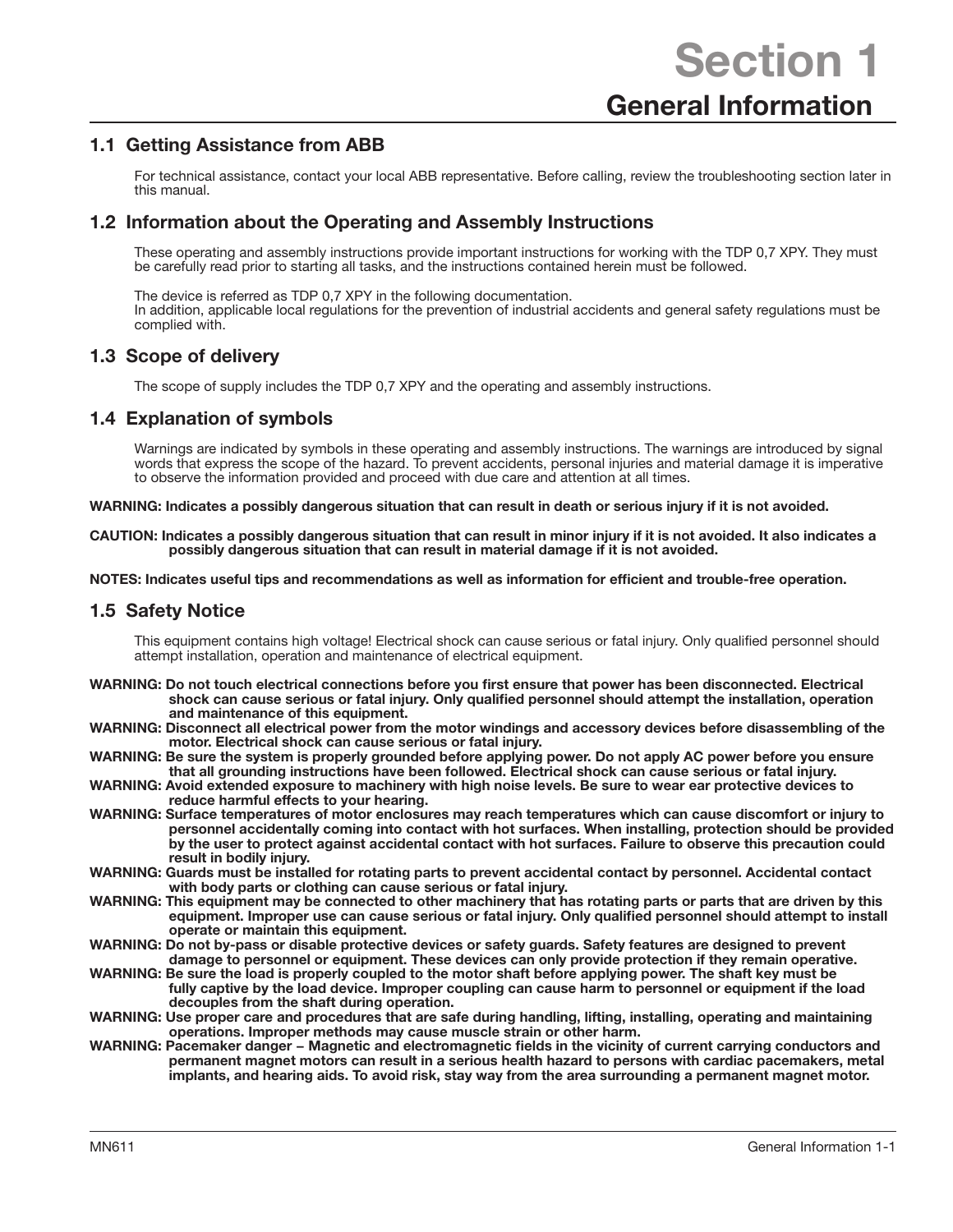- WARNING: Before performing any motor maintenance procedure, be sure that the equipment connected to the motor shaft cannot cause shaft rotation. If the load can cause shaft rotation, disconnect the load from the motor shaft before maintenance is performed. Unexpected mechanical rotation of the motor parts can cause injury or motor damage
- WARNING: Motors with S2 30 Minute Rating Without Coolant Flow are thermally protected. It is intended that this duty and operation will permit repositioning of equipment in circumstances where interruption of coolant flow may be necessary. To ensure motors do not exceed the permissible maximum surface temperature for Group I equipment according to IEC 60079−0 they must be operated according to the duty cycle. In addition, it is critical the installation, use and maintenance allows free flow of air around the motors. Build−up of material such as coal dust that could also inhibit circulation must be removed before operation with this duty cycle. In addition, it is necessary to connect the motor thermal protection devices which act as a secondary measure to provide additional assurance that the permissible maximum surface temperature is not exceeded.
- WARNING: Thermostat contacts automatically reset when the motor has slightly cooled down. To prevent injury or damage, the control circuit should be designed so that automatic starting of the motor is not possible when the thermostat resets.
- CAUTION: To prevent premature equipment failure or damage, only qualified maintenance personnel should perform maintenance.
- CAUTION: Do not over−lubricate motor as this may cause premature bearing failure.
- CAUTION: Do not lift the motor and its driven load by the motor lifting hardware. The motor lifting hardware is adequate for lifting only the motor. Disconnect the load (gears, pumps, compressors, or other driven equipment) from the motor shaft before lifting the motor.
- CAUTION: If eye bolts are used for lifting a motor, be sure they are securely tightened. The lifting direction should not exceed a 20° angle from the shank of the eye bolt or lifting lug. Excessive lifting angles can cause damage.
- CAUTION: To prevent equipment damage, be sure that the electrical service is not capable of delivering more than the maximum motor rated amps listed on the rating plate.
- CAUTION: If a Motor Insulation test (High Potential Insulation test) must be performed, disconnect the motor from any Speed Control or drive to avoid damage to connected equipment.

## 1.6 Responsibility of the owner

The TDP 0,7 XPY is used in commercial applications. Consequently the owner of the TDP 0,7 XPY is subject to the legal occupational safety obligations, and subject to the safety, accident prevention, and environmental protection regulations that are applicable for the TDP 0,7 XPY area of implementation.

## 1.7 Personnel selection and qualification; basic obligations

- All work on the TDP 0,7 XPY must only be carried out by qualified personnel. Qualified personnel includes persons, who, through their training, experience and instruction, have been authorized by the persons responsible for the system to carry out the required work and are able to recognize and avoid potential hazards.
- Qualified personnel shall follow electrical safety standards including National Electrical Code, NEMA MG-2, IEC standards or local codes during selection, installation and use of this product.
- The responsibility for assembly, installation, commissioning and operation must be clearly defined. The obligation exists to provide supervision for trainee personnel.

## 1.8 Intended use

Series TDP 0,7 XPY are used as feedback devices for measuring systems monitoring speed of electrical and mechanical drives, hoisting, gear and conveying machines as example.

Claims of any type due to damage arising from non-intended use are excluded; the owner bears sole responsibility for non-intended use.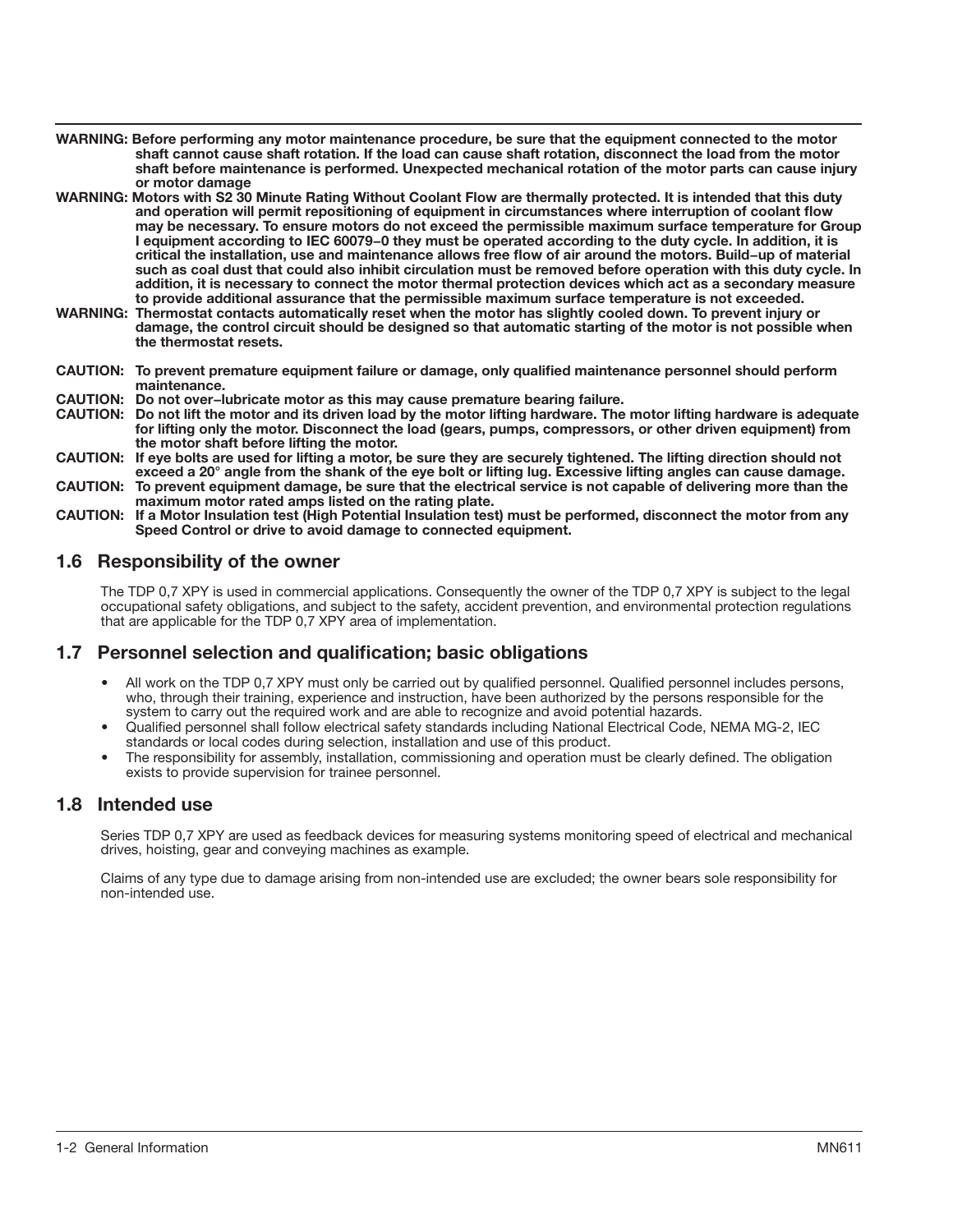## 1.9 Non-intended use

WARNING! Danger of death, physical injury and damage to property in case of non-intended use of the TDP 0,7 XPY!

The following areas of use are especially forbidden:

- in environments where there is an explosive atmosphere.
- use in environments with radioactive radiation.
- use on ships.
- for medical purposes.
- fastening transport or lifting tackle to the device,for example a crane hook to lift a motor.
- fastening packaging components to the device,for example ratchet straps, tarpaulins etc..
- using the device as a step, for example by people to climb onto a motor.

## 1.10 Installation and Operation

- The operating and assembly instructions must always be kept ready-to-hand at the place of use of the TDP 0,7 XPY.
- In addition to the operating and assembly instructions, generally valid legal and other binding regulations on accident prevention and environmental protection must be observed and communicated.
- The respective applicable national, local and system-specific provisions and requirements must be observed and communicated.
- The operator is obliged to inform personnel on special operating features and requirements.
- Prior to commencing work, personnel working with the tacho-generator must have read and understood the chapter 2.
- The nameplate and any prohibition or instruction symbols applied on the tacho-generator must always be maintained in a legible state.
- Do not undertake any mechanical or electrical modifications to the tacho-generator, except for those expressly described in this operating and assembly instructions.
- Repairs may only be undertaken by the manufacturer or a center or person authorized by the manufacturer.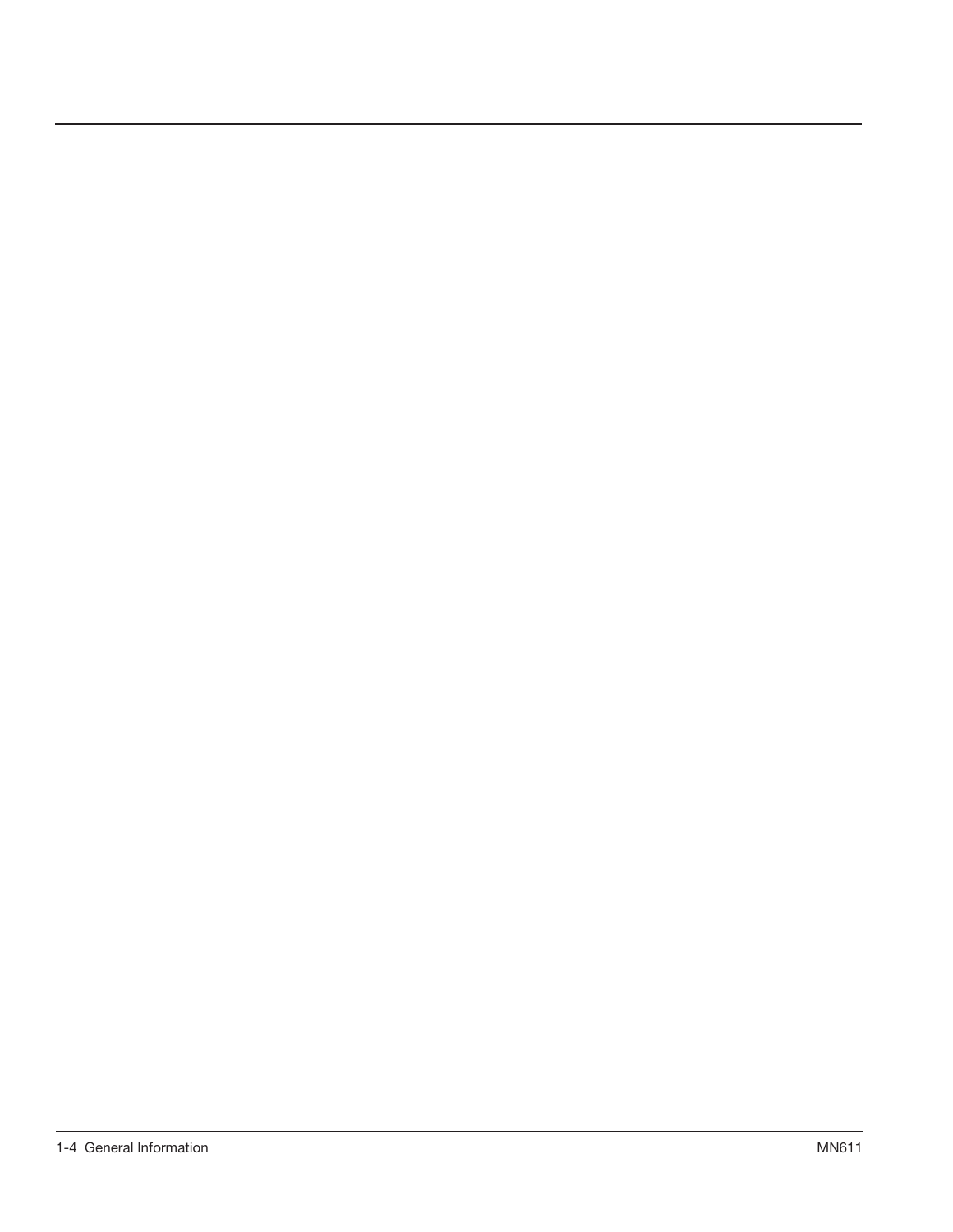Section 2

## Assembly and Installation

## 2.1 Assembly

- WARNING: At assembly, dismantling and other work to the TDP 0.7 XPY the basic safety instructions contained in this manual must be observed.
- WARNING: The assembly and the dismantling of the measuring system must only be carried out by qualified personnel.
- WARNING: Do not use a hammer or similar tool during installing, disassembly or other work on the TDP 0,7 XPY due to the risk of damage occurring to the bearings or coupling.

## 2.2 Installation Work

#### 2.2.1 Installation and commissioning

- CAUTION: It is the owners responsibility to ensure that all moving parts are properly safeguarded and ensure that the machine is safe to operate!
- CAUTION: Observe the maximum permissible voltage when repeating the winding test (contact the manufacturer).
- CAUTION: It is essential to prevent the ingress of oil or grease into the commutator area! Oil mist as well as touching carbon brushes with oily fingers will cause the carbon brushes to wear significantly; this in turn will lead to the commutator becoming greasy and short-circuits between the segments.
	- 1. Use a zero-play coupling. The armature must rotate easily; the carbon brushes must sit properly in the brush holders.
	- 2. Ensure precisely centred assembly. Angular misalignment and parallel displacement lead to additional harmonics. Align added device referring to a harmonics oscillogram (<5‰). Fit and align overhanging devices with due care and attention. Observe maximum permissible radial eccentricity 0.05 mm. Do not allow radial or axial forces to act on the tacho-generator shaft.
	- 3. Secure machine using flange or foot.

Mount the machine securely without distortion and not subject to vibration. Securely fasten the feet or flange using standard screws and washers in all of the through holes. It is important to ensure the correct property class, size and length of engagement on the fastening side (in accordance with VDI 2230 Blatt 1) so that the entire system remains securely and reliably mounted under all operating statuses. The thread engagement, its stability and strength on the fastening side must be guaranteed at all times.

The screws must be tightened to the appropriate torque for the property class and thread; screws must not become loose when the machine is in operation or at a standstill. Use a torque wrench. Regularly check the fastening screws are seated correctly in accordance with the inspection and maintenance schedule. Use only flexible couplings; align and adjust the tacho-generator exercising due care and attention.

Fit coupling components or other fastenings with due care and attention. Support the opposite end of the shaft (blows will damage the bearings).

If the second shaft is not used secure the key permanently to ensure it cannot be thrown out of the keyway.

- 4. Connections in the terminal enclosure. Check the load against the technical data detailed on the nameplate. Please note: Take account of surge protectors for downstream devices, if these are connected to the output voltage of the tacho-generator. The output voltage of the tacho-generator increases at a given (linear) relationship in proportion to the speed.
	- Connect according to circuit diagram (see wiring diagram).
	- To guarantee a safe electrical connection the cross-section of the conductors must be sized in accordance with the rated current as detailed on the nameplate.
	- Ensure any unused cable glands and the terminal box are sealed dust and water-tight
	- Create a safe earth connection!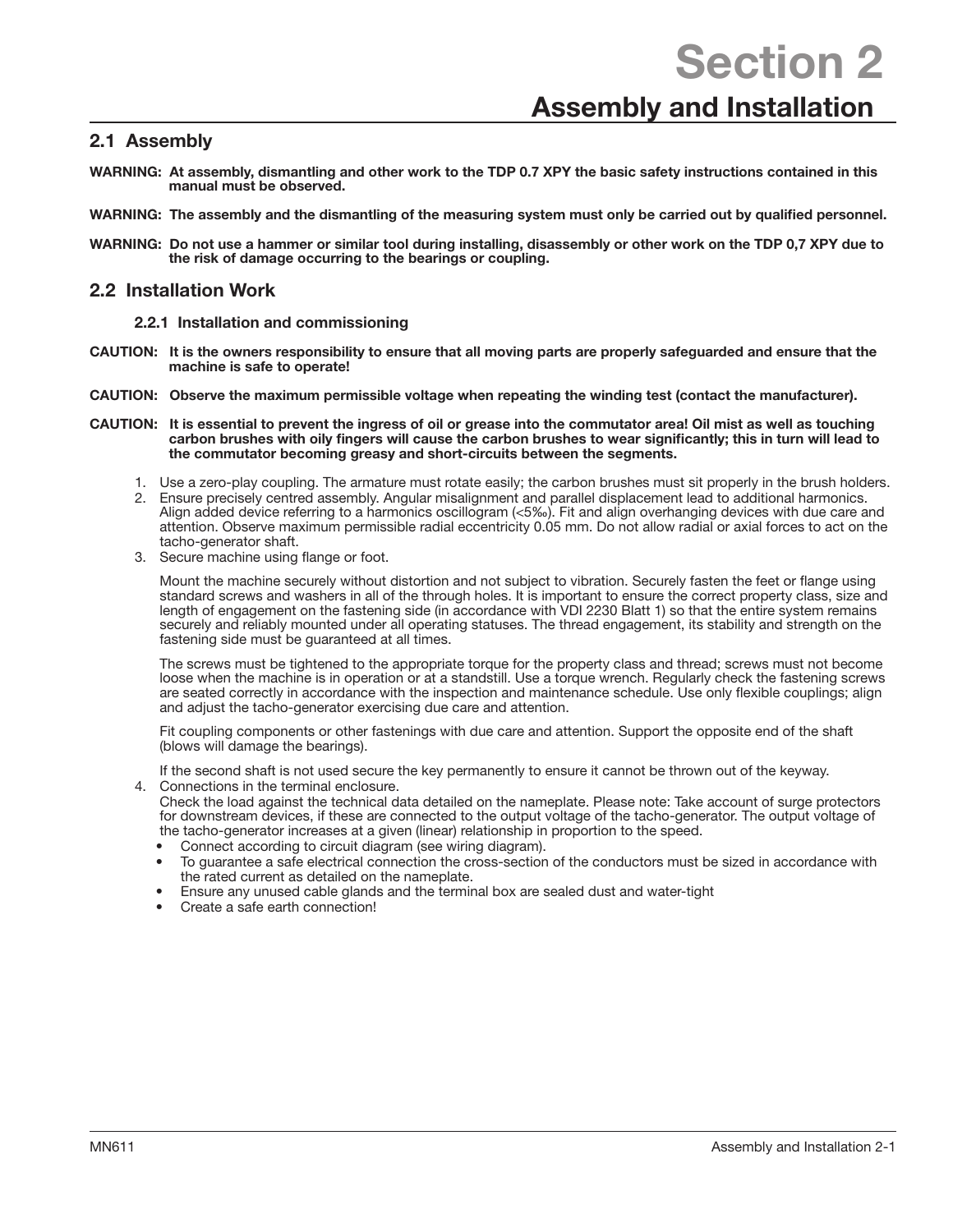#### Before closing the terminal box you must ensure that

- The connections have been terminated according to the wiring diagram.
- All connections in the terminal box have been securely tightened.
- All minimum clearance values have been maintained (greater than 8 mm up to 500 V, greater than 10 mm up to 750 V)
- The inside of the terminal box is clean.
- Unused cable glands are sealed and the screw plugs including the seals are tightened securely.
- The gasket seal is clean and properly glued in the lid of the terminal box; ensure all sealing surfaces are in a proper condition to guarantee the degree of protection.
- The rating data match the data detailed on the nameplate.
- 5. Remove any transport locks before commissioning.

## 2.2.2 Removal from Installation

Observe and adhere to all safety information contained in this manual.

- Removal of the TDP 0,7 XPY from the host machine must be carried out by qualified personnel only.
- Remove all electrical connection cables of the TDP 0,7 XPY before removal from its mounting.
- Shut down and ensure the host machine cannot be restarted.
- Turn off and isolate the power supply; turn off and isolate the power supply to any additional or auxiliary circuits.
- Ensure adjacent live components are insulated and safeguarded.
- Examine components for damage and broken edges (for example risk of cuts from broken off foot).
- Exercise due care and attention when removing coupling parts and fastenings; support the opposite end of the shaft (blows will damage the bearings). Coat the shaft with a thin layer of oil and seal with screw cap. Ensure the terminal box and cable glands are sealed dust and water-tight; ensure the degree of protection (see nameplate) is achieved and guaranteed for transport.
- Observe and adhere to transport information (Section 7)!
- Ensure that the packaging (carton + palette) used to transport the machine is correctly sized and that the machine is secured by the packaging in such a manner that forces resulting from the weight of the machine during transport cannot cause any damage to the machine, to neighboring parts or injury to personnel! Use transport locks to reduce the load acting on the bearings.
- Tacho-generator is not to be dissassembled. Only fully assembled tacho-generators may be returned for repairs / goodwill / warranty. Refer to Section 7.5.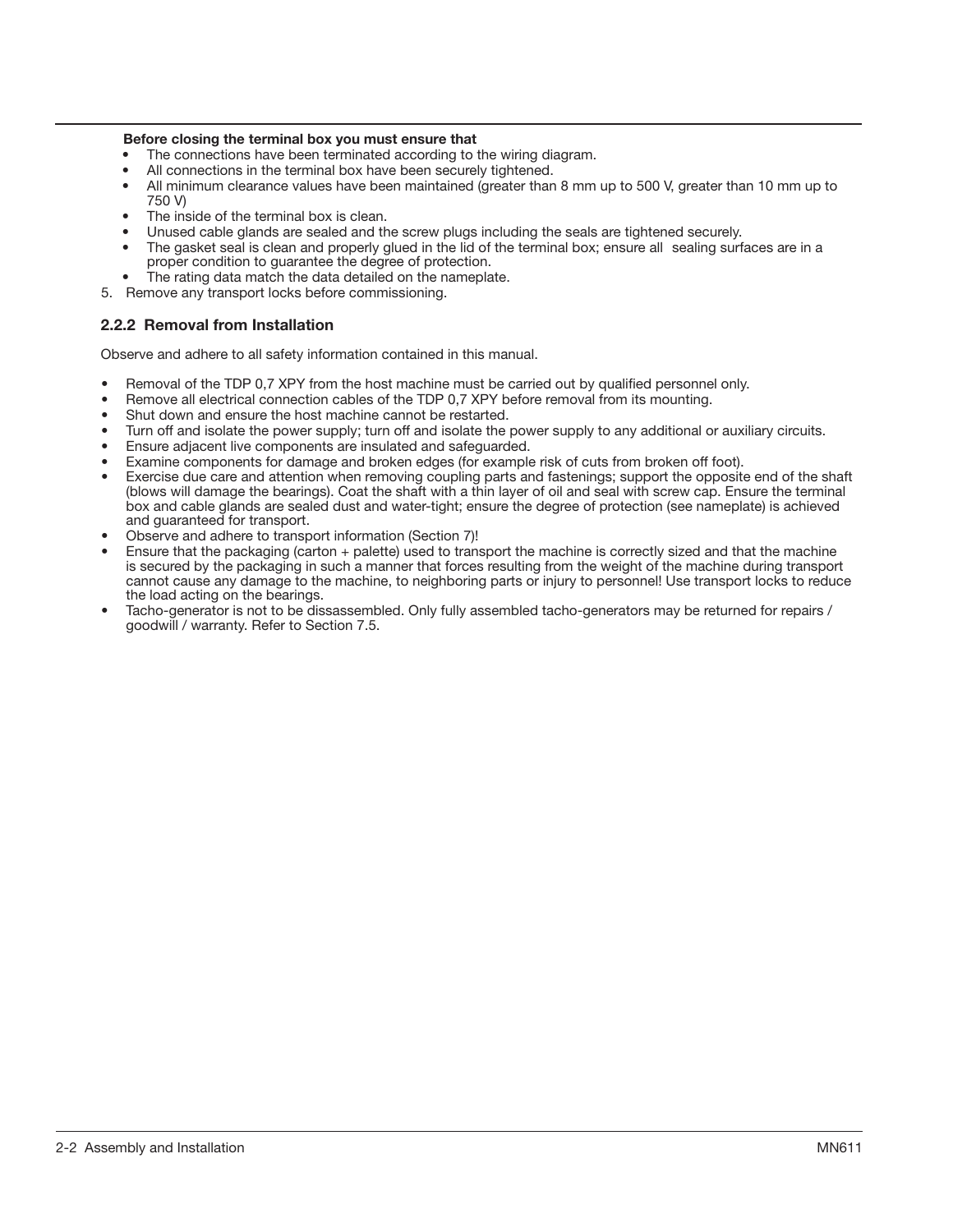## 3.1 Name Plate

The figure below shows an example of a name plate with nominal values.

| <b>BALDOR</b> · RELIANCE FI<br>ABB MOTORS & MECH, FT SMITH, AR |  |  | $_{\rm c}$ (VL) $_{\rm us}$<br><b>LISTED</b> |  |
|----------------------------------------------------------------|--|--|----------------------------------------------|--|
| ∥CAT NO. FMTG100XPYIV                                          |  |  | E 351535                                     |  |
| DC-tachometer generator<br>TYPE TDP 0,7-100 XPY                |  |  | SERIAL NO.<br>123456                         |  |
| SPEC NO. 24529                                                 |  |  | 2020                                         |  |
| 2500 MAX. RPM $ U_0$ 100 V/1000 RPM                            |  |  |                                              |  |
| $\parallel$ Imax 125 mA CLASS B IP 55 Type 1 $\parallel$       |  |  |                                              |  |

## Figure 3-1 Name plate

The name plate is located on the side of the housing and contains the following information:

- Manufacturer, address, UL mark<br>• Item-No. (ID)
- Item-No. (ID)
- Type, year of construction
- Serial number (S/N)<br>• Degree of protection
- Degree of protection (IP)
- No load voltage (V/1000 rpm)
- Maximum speed (rpm)
- Current output (mA)
- Class insulation

The figure below shows an example of an additional type plate with real measured values.

 $($ Tested 105,1 V/1000 rpm no load $)$ 

## 3.2 Type key

|                                         | TDP $0.7$   50 |  | XP' |
|-----------------------------------------|----------------|--|-----|
| DC tachometer generator                 |                |  |     |
| No load voltage                         |                |  |     |
| 50: $50 \text{ VDC} \pm 6 \%$           |                |  |     |
| 100: 100 VDC $\pm$ 6 %                  |                |  |     |
| <b>Series</b>                           |                |  |     |
| XPY: B5 (with flange) or B3 (with foot) |                |  |     |

## 3.3 Electrical and mechanical data

| <b>Specification</b>        | Value                                        |                                 |                                              |  |  |
|-----------------------------|----------------------------------------------|---------------------------------|----------------------------------------------|--|--|
| Speed                       | max. 5,000 rpm                               | max. 2,500 rpm                  |                                              |  |  |
| No load voltage (1,000 rpm) | 50 VDC $\pm$ 6 %                             | 100 VDC $\pm$ 6 %               |                                              |  |  |
| Current                     | max. 250 mA<br>(nominal: 80 mA)              | max. 125 mA<br>(nominal: 40 mA) |                                              |  |  |
| Degree of protection        | IP55, Type 1                                 |                                 |                                              |  |  |
| Temperature range           | $-25^{\circ}$ C $ + 75^{\circ}$ C            |                                 |                                              |  |  |
| Weight                      | Construction type B5<br>Construction type B3 |                                 | approximately 2.5 kg<br>approximately 2.9 kg |  |  |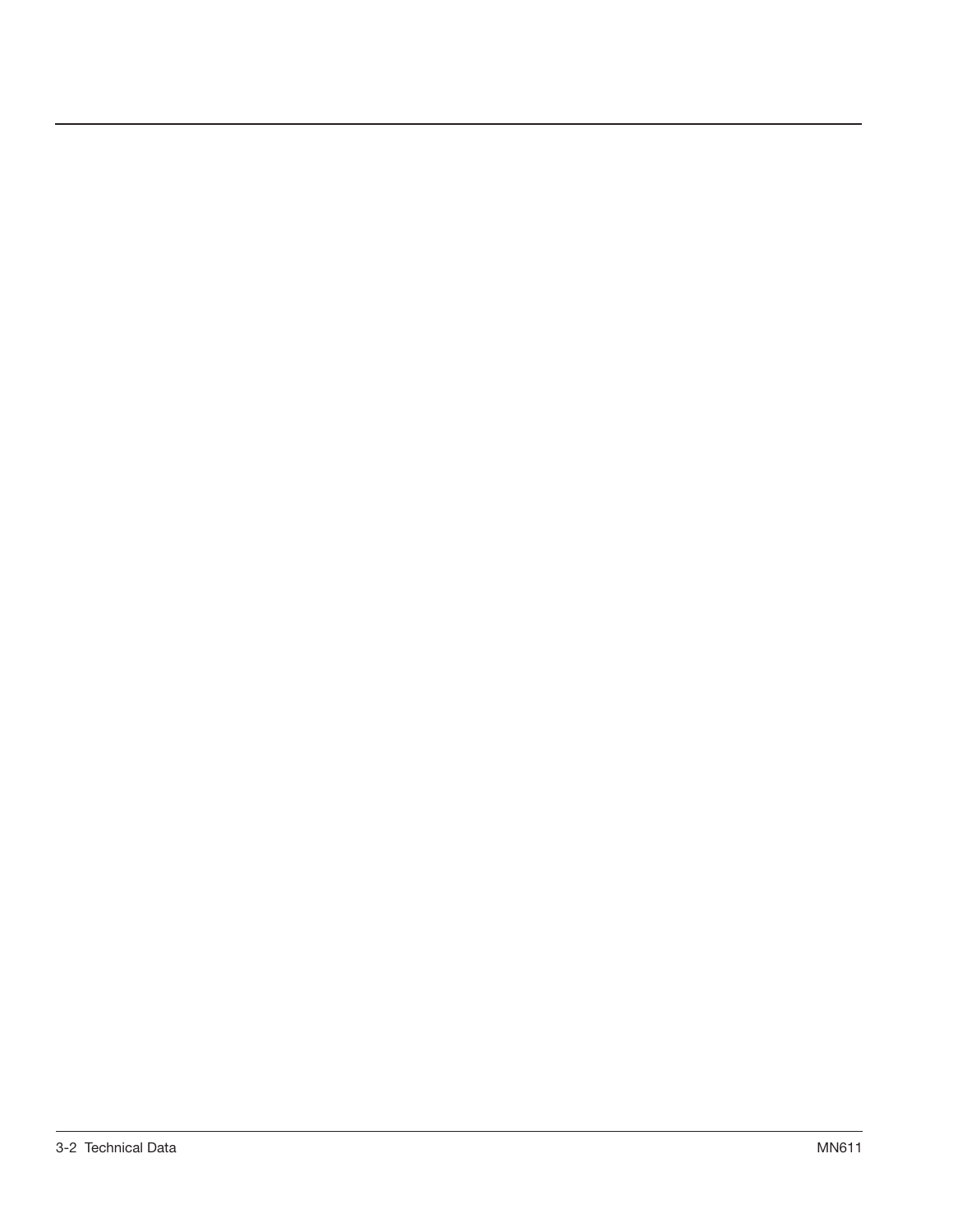## 4.1 Block Diagram

Figure 4-1 Block diagram, clockwise rotation



## 4.2 Short description

The TDP 0,7 XPY consists of a permanent magnet stator for excitation and a rotor from which DC voltage is drawn via carbon brushes. The rotating rotor generates a DC voltage at a given linear relationship in proportion to its speed.

## 4.3 Connections

The terminal box is fitted with cable glands. Suitable cables are necessary to maintain the degree of protection. (See Section 8 Dimension Drawings).

## Electrical connection: Clockwise rotation: A1 terminal positive A2 terminal negative • Suitable connection cable to maintain degree of protection Fit cover plate and terminal box lid, machine is ready for operations!



- use only copper cables
- use  $+60^{\circ}$ C supply wires use 24AWG (0.2mm<sup>2</sup>) wires or higher for connection.
- Please see also page 3 of the UL report.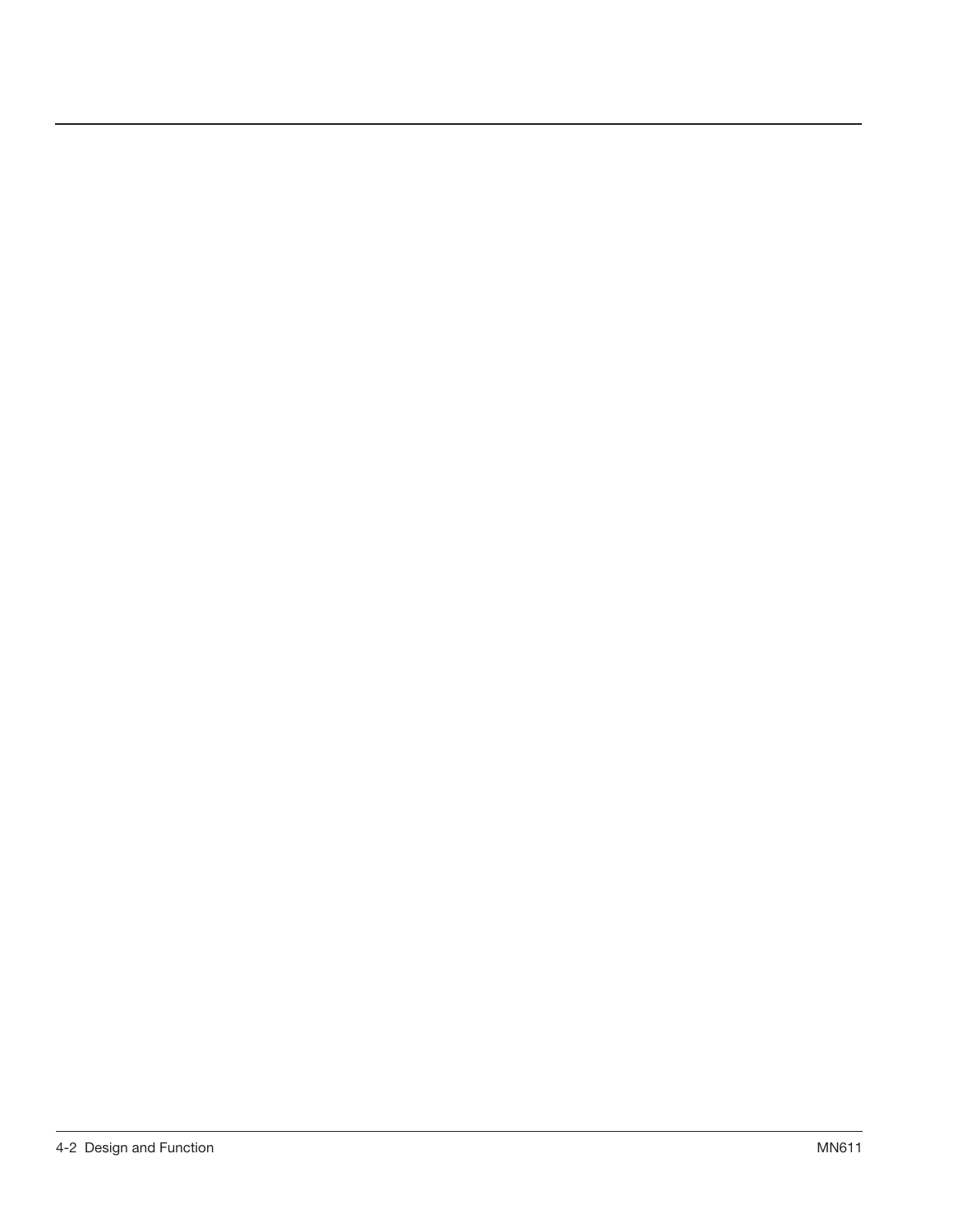## 5.1 Safety instructions

WARNING: Skilled technical staff only are permitted to inspect the TDP 0,7 XPY and its installation.

WARNING: Observe the safety instructions contained in this manual when inspecting or working on the TDP 0,7 XPY.

## 5.2 Maintenance information

The TDP 0,7 XPY is maintenance-free. However, to guarantee optimum fault-free operations we recommend that you carry out the following inspections.

The inspection work described in this section must be carried out by skilled technical staff only. We remind you of your obligation to observe and adhere to all operating and owner-relevant accident prevention regulations, laws regarding the safeguarding of machinery and plant as well as application and country-specific regulations, laws and standards.

## 5.3 Inspection schedule

NOTE: Do not use a hammer or similar tool during installing, disassembly or other work on the TDP 0,7 XPY due to the risk of damage occurring to the bearings or coupling.

| <b>Interval</b>                                                                            | <b>Inspections</b>                                                                                                                                                                                                                                                                                                                   |
|--------------------------------------------------------------------------------------------|--------------------------------------------------------------------------------------------------------------------------------------------------------------------------------------------------------------------------------------------------------------------------------------------------------------------------------------|
| Regularly                                                                                  | Check fastening screws are seated correctly                                                                                                                                                                                                                                                                                          |
| After approx. 16 000 - 20 000 hours of<br>operation or higher levels of continuous<br>load | Check carbon brushes; blow carbon brush dust out of the machine<br>using dry, oil-free compressed air; check ease of movement. When<br>changing carbon brushes (service life approx. 10 000 - 20 000 operating<br>hours depending on environmental conditions and speed) ensure the<br>new brushes are of the same quality and type. |
| Every 48 month                                                                             | Check ball bearings for noise, running smoothly. Service life approx. 20<br>000 hours (lubricated for life); however, service life depends on speed,<br>environmental conditions and load. Observe removal from installation<br>instructions!                                                                                        |
| Regularly (depending on degree of soiling)                                                 | Cleaning:<br>Blow-clean the machine using dry, oil-free compressed air. Do not<br>use cleaning agents that damage the coating. Do not use inflammable<br>cleaning agents.                                                                                                                                                            |
| Regularly                                                                                  | Check coating.<br>If the protective coating is sufficiently damaged, repaint to prevent risk of<br>corrosion (recommended).                                                                                                                                                                                                          |
| If the TDP 0.7 XPY has not been in use for a<br>long time (more than 6 months).            | Check the insulation resistance of the windings (greater approximate<br>1-5 mega-ohm). To measure the insulation resistance disconnect all<br>outgoing lines from the generator. Contact the manufacturer if the<br>resistance reading is less than 1 mega-ohm.                                                                      |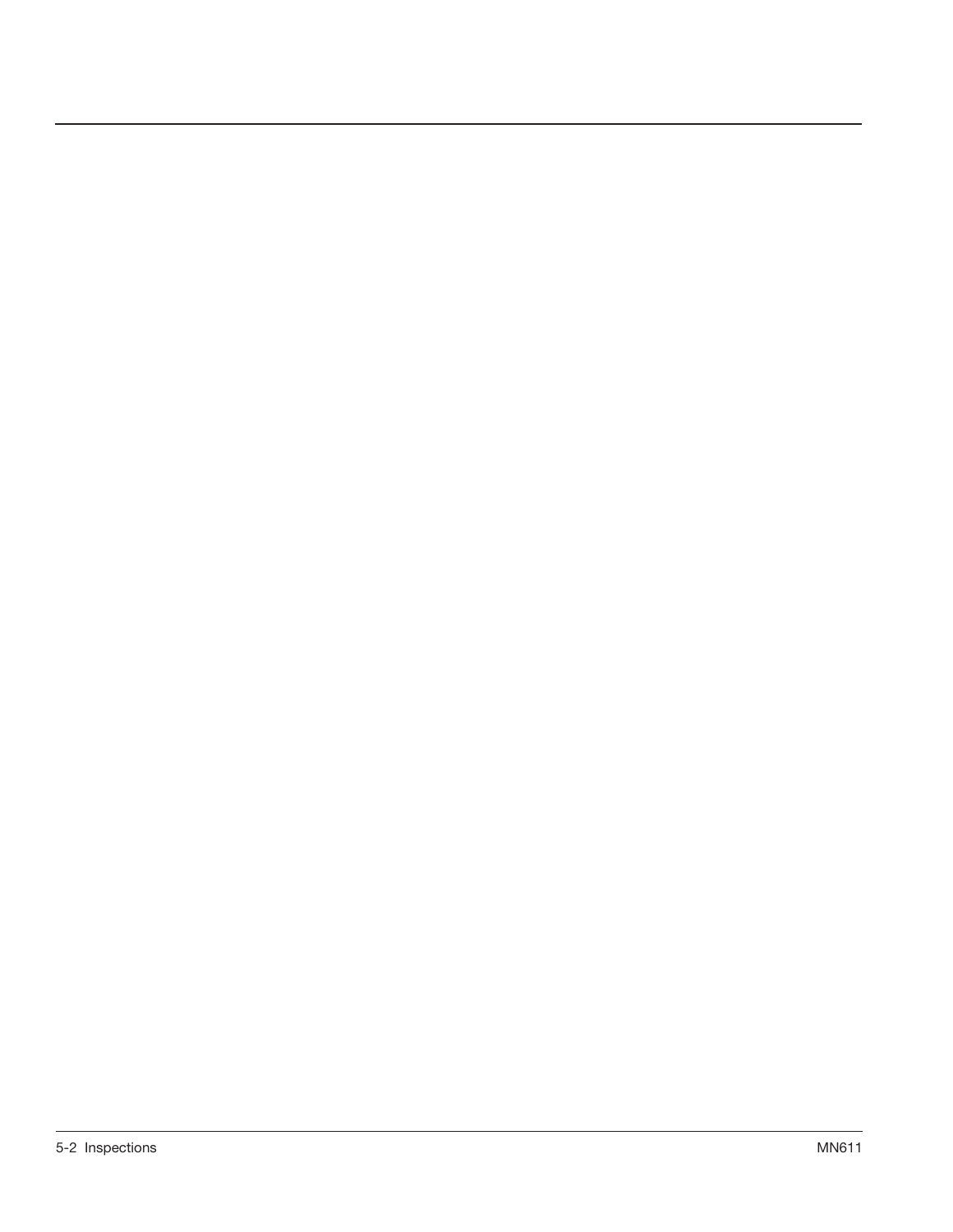# Section 6 **Faults**

## 6.1 Fault Table

| <b>Faults</b>                                   | Possible cause                                                              | Remedy                                              |  |  |
|-------------------------------------------------|-----------------------------------------------------------------------------|-----------------------------------------------------|--|--|
|                                                 | Wrong speed                                                                 | Speed measurement control                           |  |  |
|                                                 | Winding short                                                               | Contact manufacturer                                |  |  |
| Voltage to low                                  | Maximum permissible current is<br>exceeded                                  | Reduce current                                      |  |  |
|                                                 | Irreversible damage the magnets<br>(aging)                                  | Magnets magnetize new (consult<br>manufacturer).    |  |  |
|                                                 | Neutral zone adjusted.                                                      | Contact manufacturer                                |  |  |
| Voltage values at different rotation<br>unequal | Bias excitation field by armature<br>reaction.                              | Contact manufacturer                                |  |  |
|                                                 | Reversion, tilt the brush in the holder.                                    | Contact manufacturer                                |  |  |
|                                                 | Burn marks on the commutator, for<br>example by short circuits.             | Cause for short circuits and repair                 |  |  |
| Harmonics                                       | Coupling or assembly errors<br>(misalignment and parallel<br>misalignment). | Correct the mounting mistake                        |  |  |
|                                                 | System-related vibrations and<br>resonance                                  | Possible causes, contact the<br>manufacturer.       |  |  |
| Rotor rotating hard                             | Armature short circuit, defective<br>storage                                | Decouple machine to look again, a<br>hard place?    |  |  |
|                                                 |                                                                             | Contact the manufacturer                            |  |  |
| Grinding noise                                  | Carbon brush holder from fallen.                                            | Brush back into holder, avoid strong<br>vibrations. |  |  |
|                                                 | Mounting error / coupling problem                                           | Mounting precision check                            |  |  |
|                                                 | Corroded bearings                                                           | Replace bearing by manufacturer                     |  |  |
|                                                 | Insufficient lubrication.                                                   | Contact the manufacturer                            |  |  |
|                                                 | Too little/much bearing play.                                               | Replace bearings; contact the<br>manufacturer       |  |  |
|                                                 | Grind marks in the bearing track,<br>scoring.                               | Replace bearings; contact the<br>manufacturer       |  |  |
| Bearing makes noise or is jammed                | Bearing jammed or distorted                                                 | Check bearing bore; contact the<br>manufacturer     |  |  |
| Note: Exchange of the bearings only             | Seals rub                                                                   | Replace seal.<br>Please contact the manufacturer    |  |  |
| by the manufacturer.                            | Insufficient lubrication                                                    | Please contact the manufacturer                     |  |  |
|                                                 | Bearing corroded                                                            | Please contact the manufacturer.                    |  |  |
|                                                 | Too little bearing play                                                     | Please contact the manufacturer                     |  |  |
|                                                 | Coupling pushes or pulls                                                    | Re-align machine                                    |  |  |
|                                                 | Belt tensioned too tightly                                                  | Adjust belt pulley in line with<br>specifications.  |  |  |
|                                                 | Bearings jammed or distorted                                                | Contact the manufacturer                            |  |  |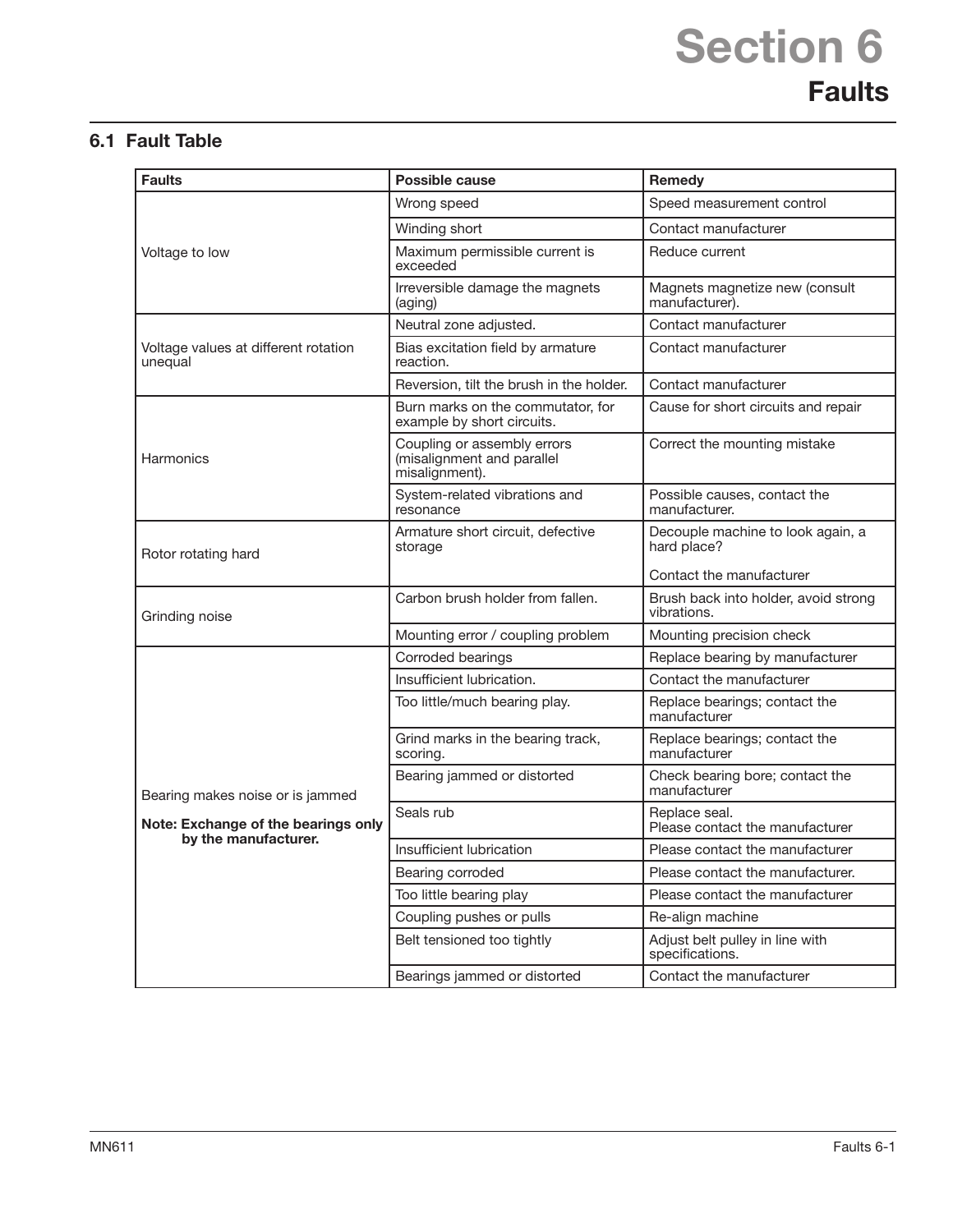| <b>Faults</b>                             | Possible cause                                                                                                                                        | <b>Remedy</b>                                                                                                       |
|-------------------------------------------|-------------------------------------------------------------------------------------------------------------------------------------------------------|---------------------------------------------------------------------------------------------------------------------|
|                                           | Rotor imbalance, rotor not round,<br>shaft distorted                                                                                                  | Please contact the manufacturer                                                                                     |
|                                           | Incorrect alignment                                                                                                                                   | Align set of machines; check coupling                                                                               |
|                                           | Imbalance with the coupled prime<br>mover                                                                                                             | Rebalance the coupled prime mover                                                                                   |
| Heavy vibration                           | Shocks from coupled prime mover                                                                                                                       | Check prime mover                                                                                                   |
|                                           | Resonance in the foundations                                                                                                                          | Strengthen foundations following<br>consultation with the manufacturer                                              |
|                                           | Changes in the foundation                                                                                                                             | Following consultation with the<br>manufacturer determine the cause,<br>eliminate error and realign the<br>machine. |
|                                           | Brush contact resistance too high -<br>badly formed patina (brush contact<br>face - commutator contact face) as a<br>result of the air being too dry. | Change condition of circulating air<br>(remedy lack of moisture; avoid dust<br>in ambient air).                     |
| Carbon brushes wearing excessively        | Brush pressure too high                                                                                                                               | Contact the manufacturer.                                                                                           |
|                                           | Grease on brush contact face                                                                                                                          | Clean contact face (contact the<br>manufacturer)                                                                    |
|                                           | Heavy vibration                                                                                                                                       | * See above.                                                                                                        |
| Surface temperature too high<br>(>100 °C) | Operated under short-circuit<br>conditions                                                                                                            | Check device; please contact the<br>manufacturer.                                                                   |
| Other faults                              |                                                                                                                                                       | Please contact the manufacturer.                                                                                    |
|                                           | Contact your ABB representative if none of the remedies listed above provides a solution.                                                             |                                                                                                                     |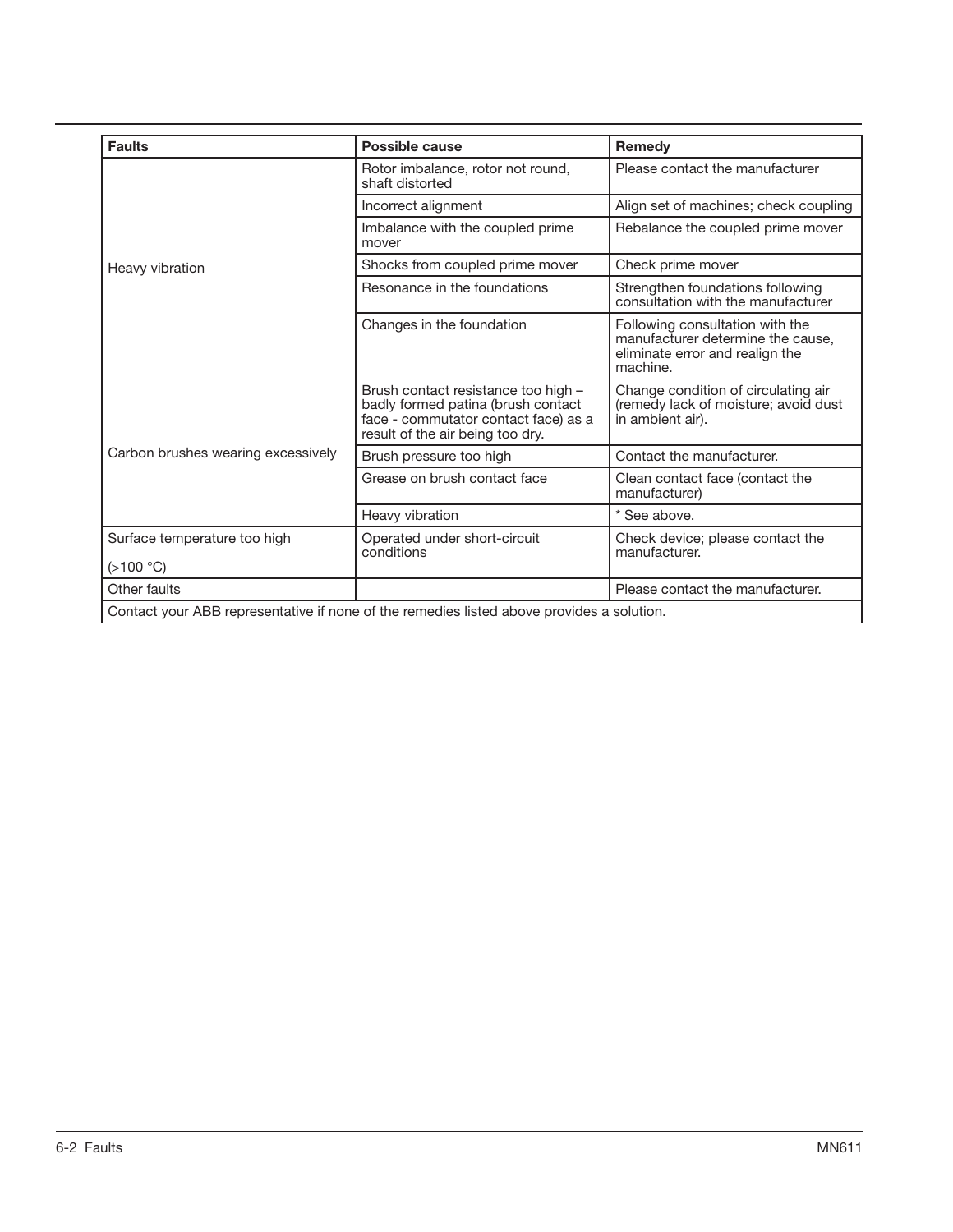## Transport, packaging and storage

## 7.1 Safety information concerning transport

CAUTION: Material damage caused by improper transport.

- Do not throw risk of breakage
- Keep dry
- Do not expose to heat above 40 ºC or direct sunlight

## 7.2 Goods inward inspection

Check the delivery immediately upon receipt for transit damage or short delivery. Inform the carrier immediately on receipt if you determine that damage has occurred during transit (take photos as proof).

## 7.3 Packaging (disposal)

The packaging is not taken back; dispose of according to the respective valid statutory provisions and local regulations.

## 7.4 Storing packages (devices)

- Keep dry! Keep packages dry and free from dust, protect from moisture.
- Protect against heat! Protect packages from heat abover 40º C and direct sunlight. If you intend to store the device for a longer period of time (> 6 months) we recommend you use protective packaging (with desiccant).

#### NOTES: Turn the shaft of the TDP 0.7 XPY every 6 month to prevent the bearing grease solidifying!

## 7.5 Warranty Policy

Tachometers:

Tachometer Warranty is 12 months from the date of manufacture as indicated on the product nameplate. A 6 month shelf life will be allowed based on date of purchase. All warranty claims are subject to verification by inspection of the manufacture. Warranty covers material and workmanship only. All returned tachometers are subject to a \$350.00 inspection fee.

| Catalog #    | Spec #   | <b>Description</b>           |
|--------------|----------|------------------------------|
| CMTG50XPYIV  | ID 24653 | TDP 0,7-50 XPY (B5, flange)  |
| CMTG100XPYIV | ID 24513 | TDP 0,7-100 XPY (B5, flange) |
| FMTG50XPYIV  | ID 24654 | TDP 0,7-50 XPY (B3, foot)    |
| FMTG100XPYIV | ID 24529 | TDP 0,7-100 XPY (B3, foot)   |

Requires an ABB RA (Return Authorization #) This can be issued by your local Sales support office. You can contact DC motor product marketing for additional support via e-mail at usengineeredproductsanddcmotors@abb.com

Please Return to:

ABB Tachometer Inspection Center 744 Noah Drive Ste. 113-357 Jasper GA 30143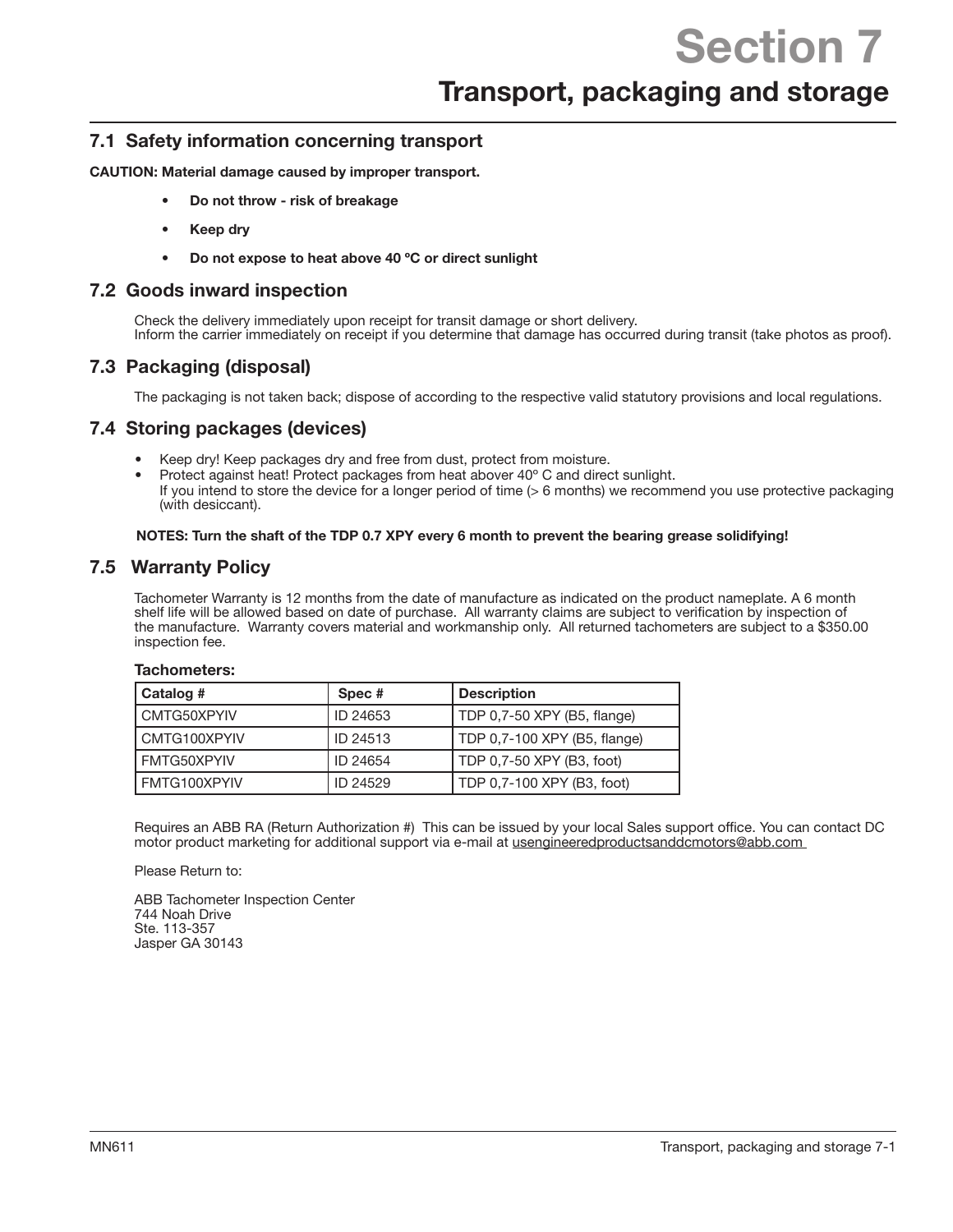## 7.6 Disposal

The manufacturer is not obligated to take back electronics waste.

The TDP 0.7 XPY consists of hybrid components, and in part must be disposed of as special waste (electronic scrap) according to country-specific legislation.

Local municipal authorities or specialized disposal companies provide information on environmentally responsible disposal.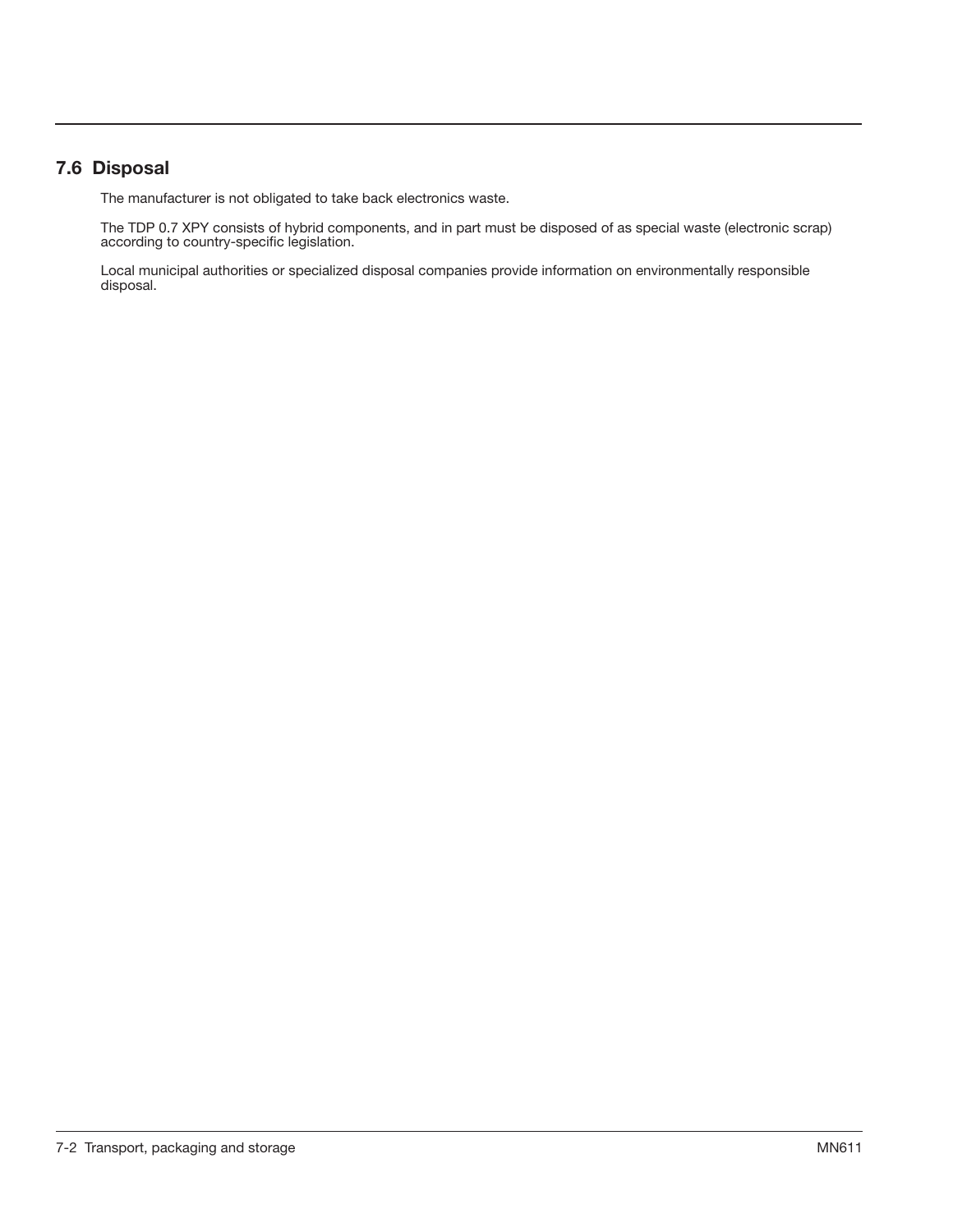## Section 8 Dimension drawings

## 8.1 Dimension drawings

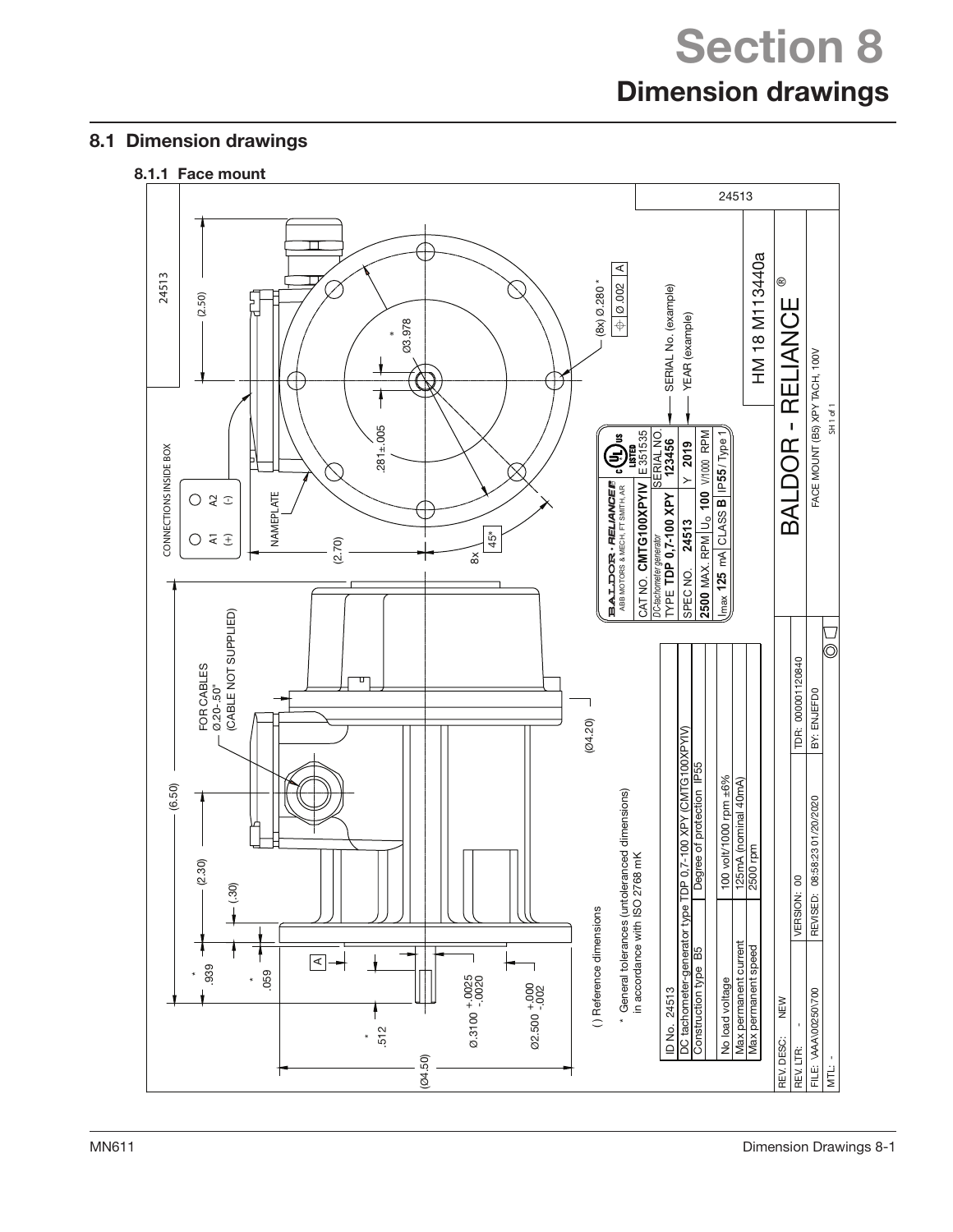

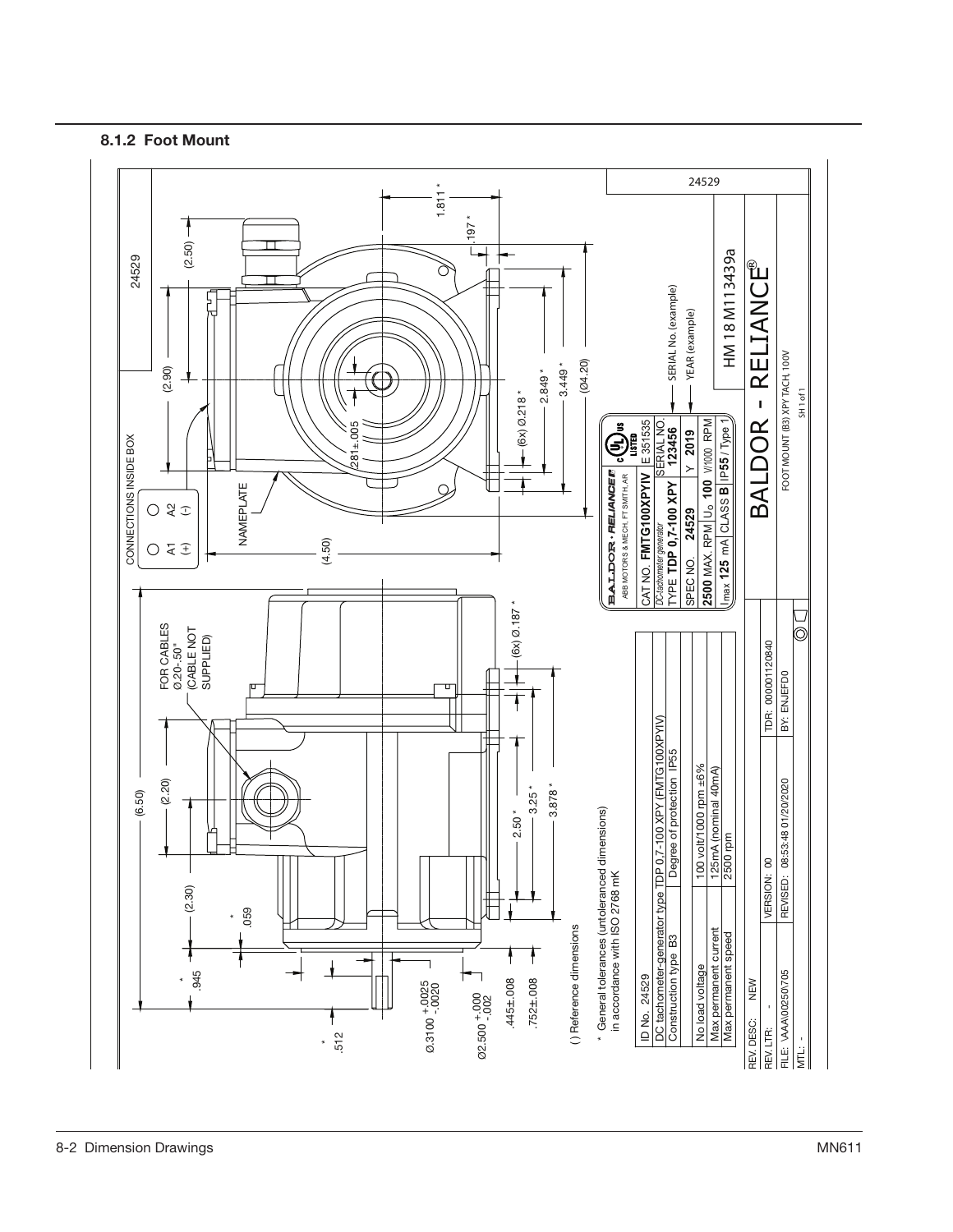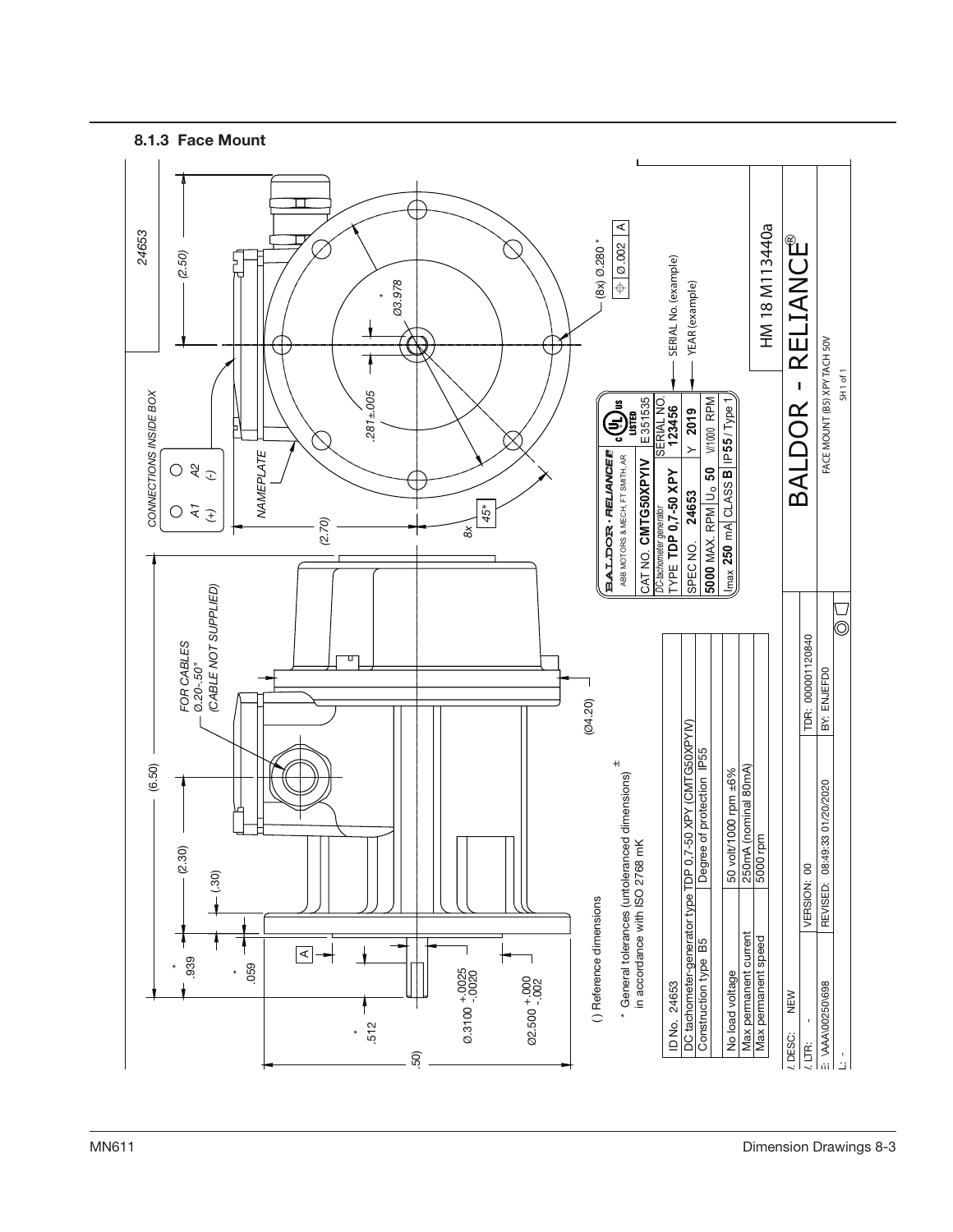